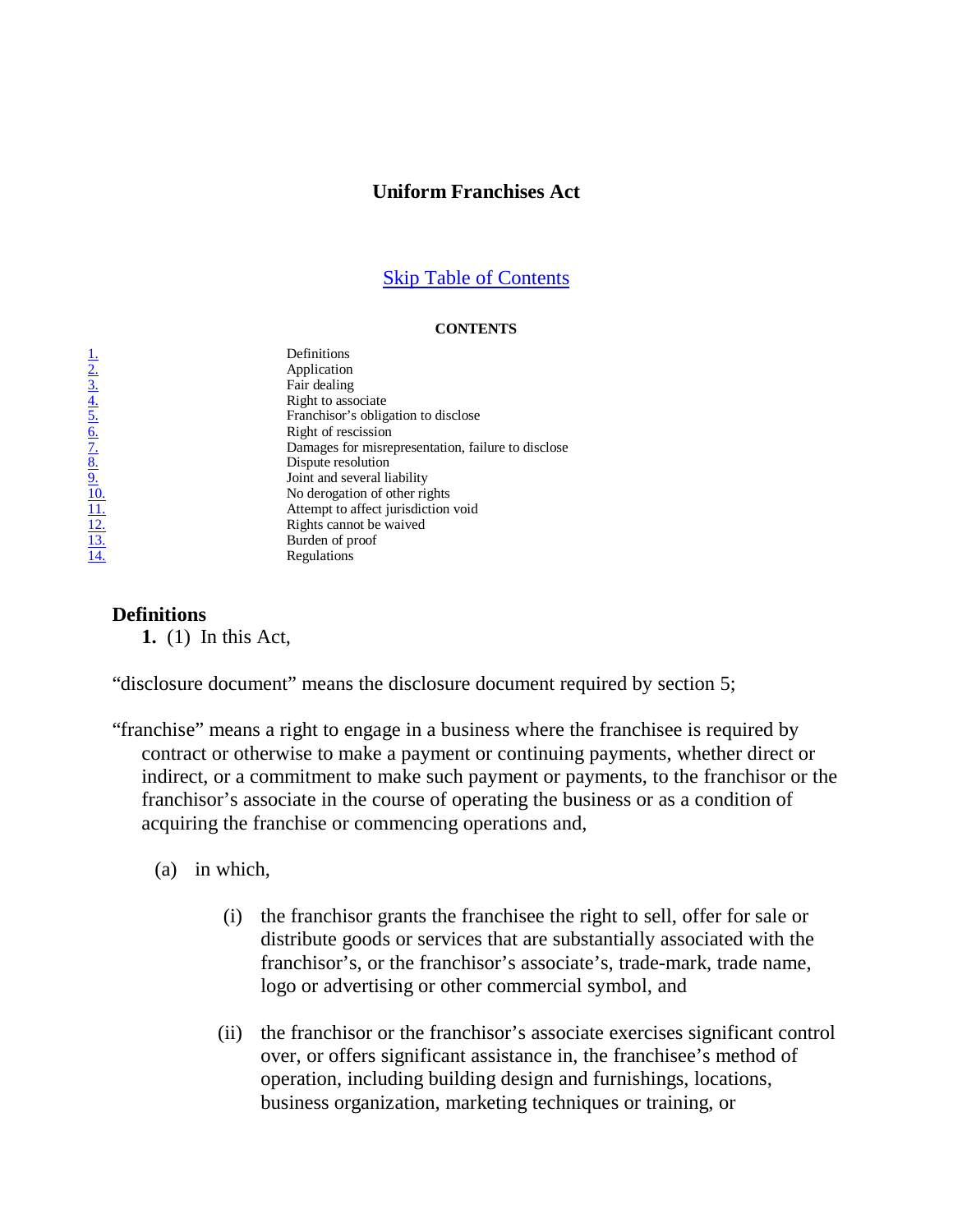### (b) in which,

- (i) the franchisor or the franchisor's associate grants the franchisee the representational or distribution rights, whether or not a trade-mark, trade name, logo or advertising or other commercial symbol is involved, to sell, offer for sale or distribute goods or services supplied by the franchisor or a supplier designated by the franchisor, and
- (ii) the franchisor or the franchisor's associate or a third person designated by the franchisor, provides location assistance, including securing retail outlets or accounts for the goods or services to be sold, offered for sale or distributed or securing locations or sites for vending machines, display racks or other product sales displays used by the franchisee;

"franchise agreement" means any agreement that relates to a franchise between,

- (a) a franchisor or franchisor's associate, and
- (b) a franchisee;

"franchisee" means a person to whom a franchise is granted and includes,

- (a) a subfranchisor with regard to that subfranchisor's relationship with a franchisor, and
- (b) a subfranchisee with regard to that subfranchisee's relationship with a subfranchisor;

"franchise system" includes,

- (a) the marketing, marketing plan or business plan of the franchise,
- (b) the use of or association with a trade-mark, trade name, logo or advertising or other commercial symbol,
- (c) the obligations of the franchisor and franchisee with regard to the operation of the business operated by the franchisee under the franchise agreement, and
- (d) the goodwill associated with the franchise;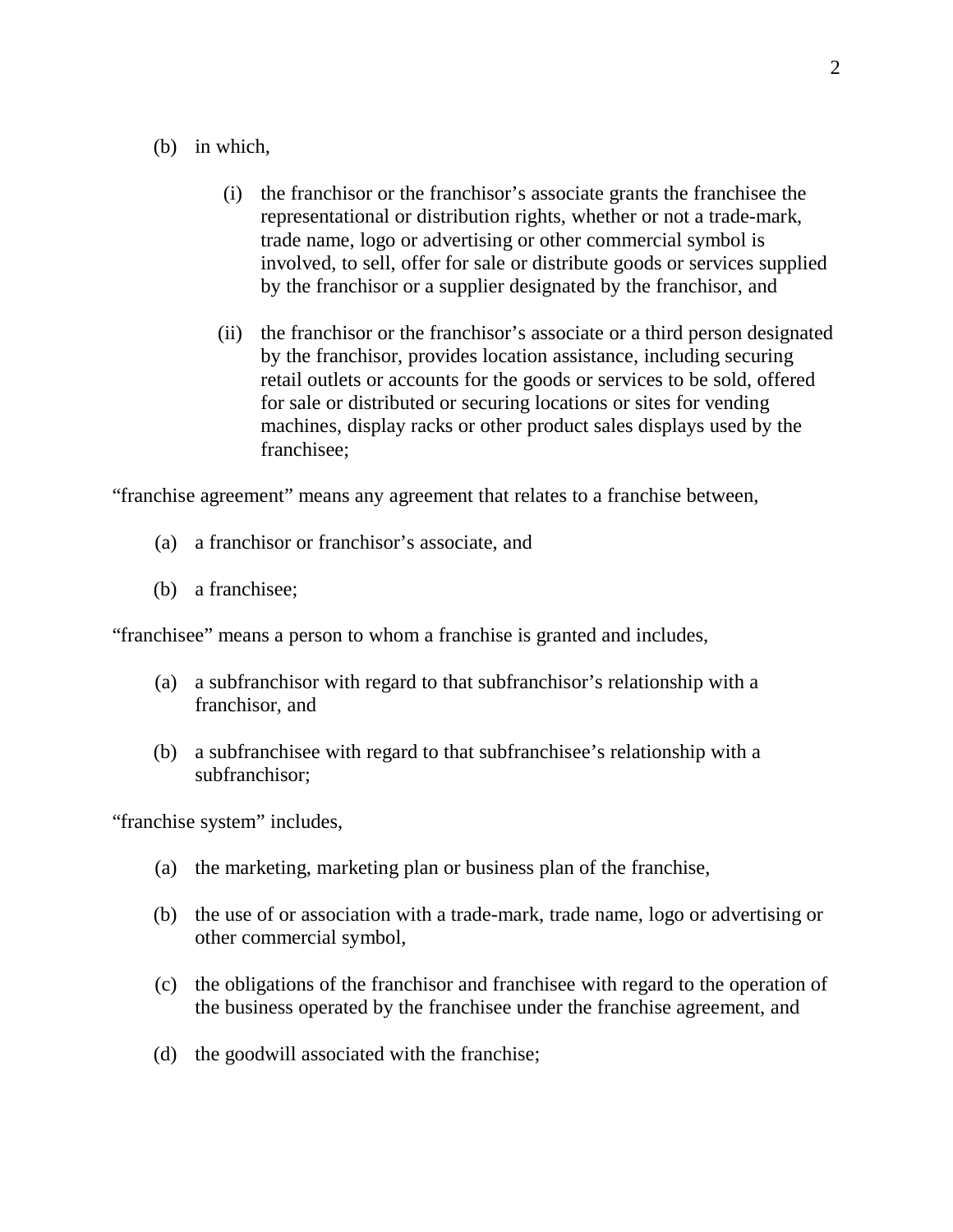"franchisor" means one or more persons who grant or offer to grant a franchise and includes a subfranchisor with regard to that subfranchisor's relationship with a subfranchisee;

"franchisor's associate" means a person,

- (a) who, directly or indirectly,
	- (i) controls or is controlled by the franchisor, or
	- (ii) is controlled by another person who also controls, directly or indirectly, the franchisor, and
- (b) who,
	- (i) is directly involved in the grant of the franchise,
		- (A) by being involved in reviewing or approving the grant of the franchise, or
		- (B) by making representations to the prospective franchisee on behalf of the franchisor for the purpose of granting the franchise, marketing the franchise or otherwise offering to grant the franchise, or
	- (ii) exercises significant operational control over the franchisee and to whom the franchisee has a continuing financial obligation in respect of the franchise;
- "franchisor's broker" means a person, other than the franchisor, franchisor's associate or franchisee, who grants, markets or otherwise offers to grant a franchise, or who arranges for the grant of a franchise;
- "grant", in respect of a franchise, includes the sale or disposition of the franchise or of an interest in the franchise and, for such purposes, an interest in the franchise includes the ownership of shares in the corporation that owns the franchise;
- "master franchise" means a franchise that is a right granted by a franchisor to a subfranchisor to grant or offer to grant franchises for the subfranchisor's own account;
- "material change" means a change, in the business, operations, capital or control of the franchisor or franchisor's associate or in the franchise or the franchise system, that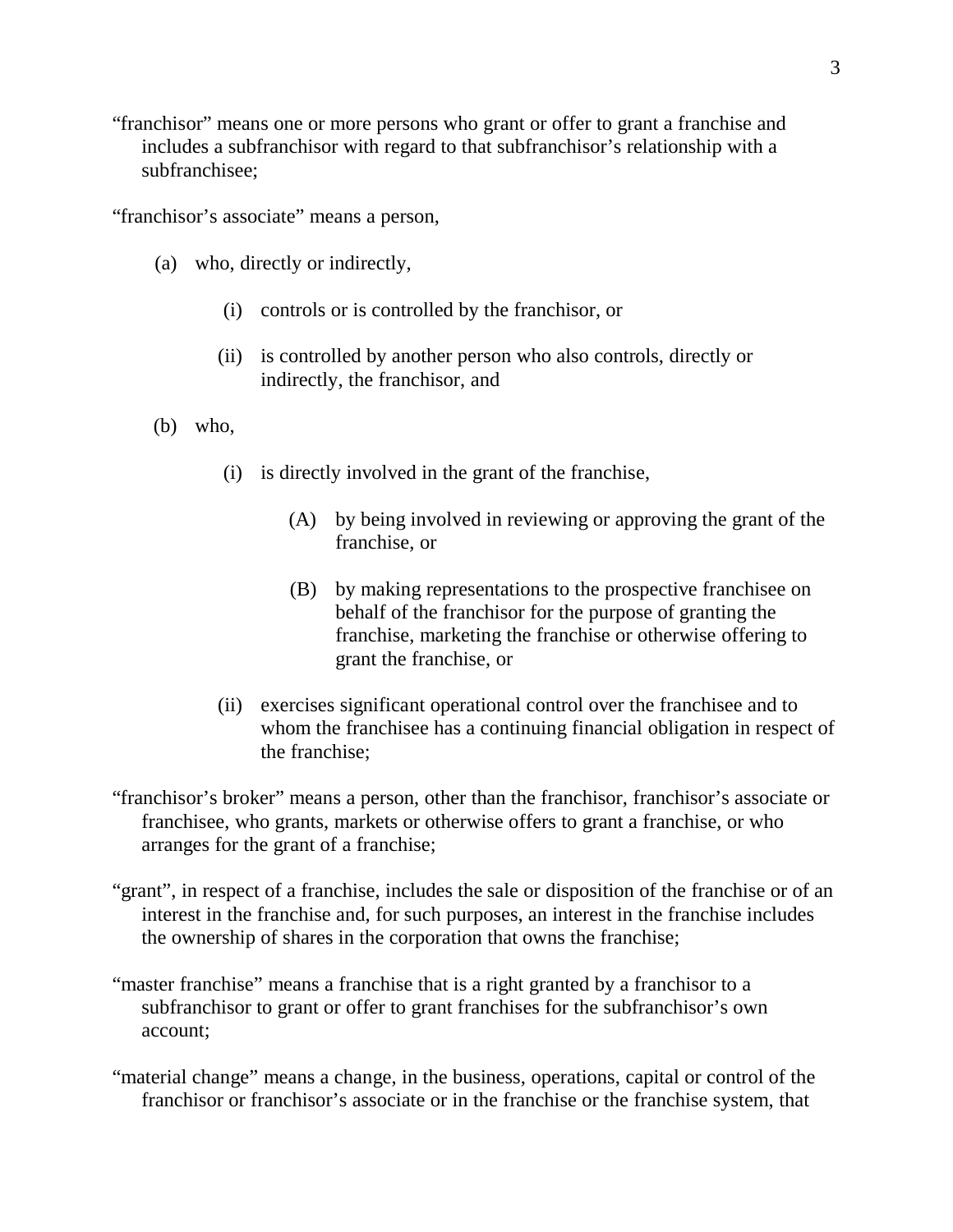would reasonably be expected to have a significant adverse effect on the value or price of the franchise to be granted or on the decision to acquire the franchise and includes a decision to implement such a change made by the board of directors of the franchisor or franchisor's associate or by senior management of the franchisor or franchisor's associate who believe that confirmation of the decision by the board of directors is probable;

"material fact" means any information, about the business, operations, capital or control of the franchisor or franchisor's associate or about the franchise or the franchise system, that would reasonably be expected to have a significant effect on the value or price of the franchise to be granted or the decision to acquire the franchise;

"misrepresentation" includes,

- (a) an untrue statement of a material fact, or
- (b) an omission to state a material fact that is required to be stated or that is necessary to make a statement not misleading in light of the circumstances in which it was made;

"prescribed" means prescribed by regulations made under this Act;

"prospective franchisee" means a person who has indicated, directly or indirectly, to a franchisor or a franchisor's associate or broker an interest in entering into a franchise agreement, and a person whom a franchisor or a franchisor's associate or broker, directly or indirectly, invites to enter into a franchise agreement;

"subfranchise" means a franchise granted by a subfranchisor to a subfranchisee.

### **Master franchise, subfranchise**

(2) A franchise includes a master franchise and a subfranchise.

### **Deemed control**

(3) A franchisee, franchisor or franchisor's associate that is a corporation shall be deemed to be controlled by another person or persons if,

(a) voting securities of the franchisee or franchisor or franchisor's associate carrying more than 50 per cent of the votes for the election of directors are held, otherwise than by way of security only, by or for the benefit of the other person or persons; and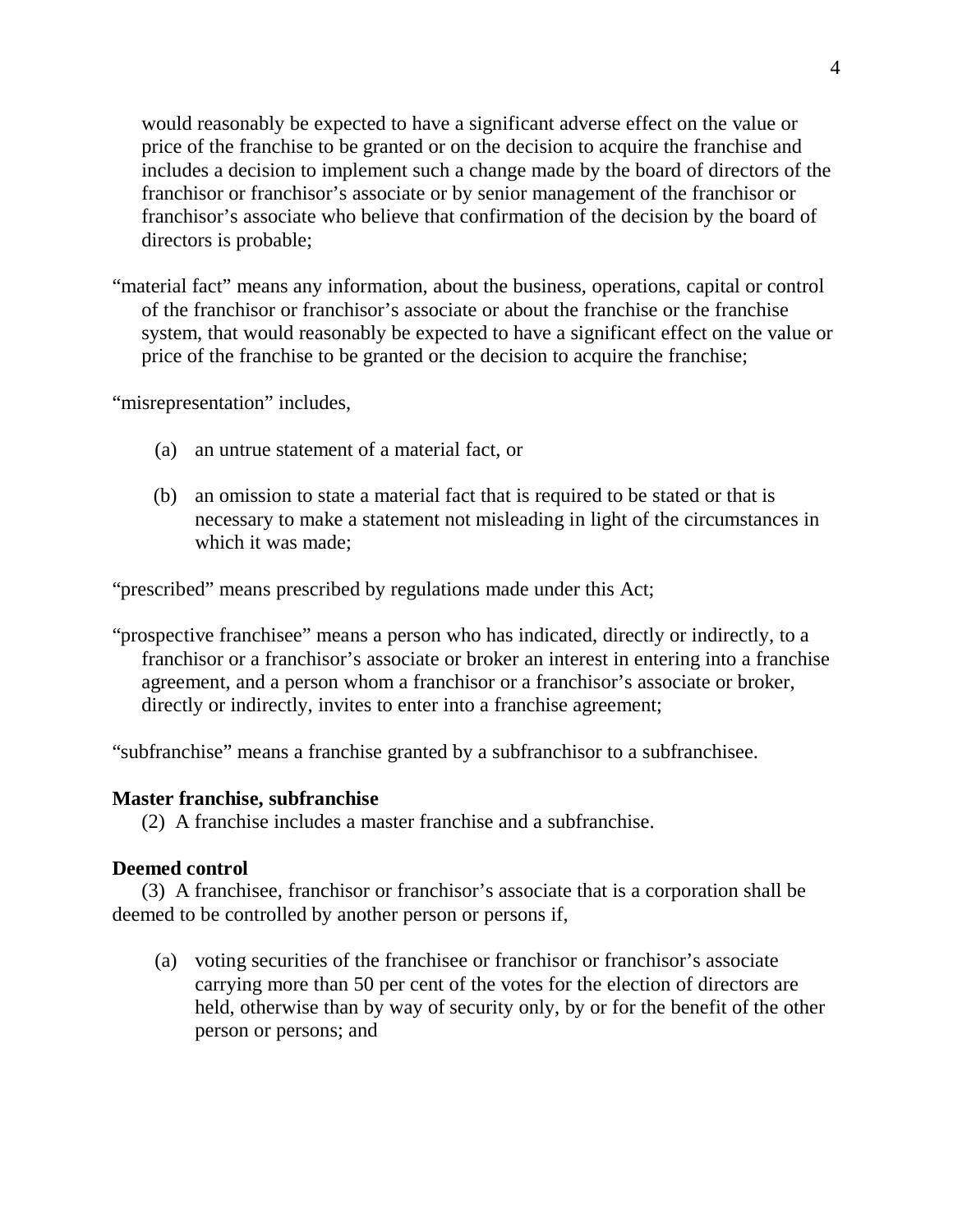(b) the votes carried by such securities are entitled, if exercised, to elect a majority of the board of directors of the franchisee or franchisor or franchisor's associate.

# **Application**

**2.** (1) This Act applies with respect to,

- (a) a franchise agreement entered into on or after the coming into force of this section, if the business operated or to be operated by the franchisee under the agreement is partly or wholly in *[insert jurisdiction]*; and
- (b) a renewal or extension entered into on or after the coming into force of this section of a franchise agreement that was entered into before or after the coming into force of this section, if the business operated or to be operated by the franchisee under the agreement is partly or wholly in *[insert jurisdiction]*.

### **Same**

(2) Sections 3 and 4, clause 5 (8) (d) and sections 8, 10, 11, 12 and 13 apply with respect to a franchise agreement entered into before the coming into force of this section, if the business operated or to be operated by the franchisee under the franchise agreement is partly or wholly in *[insert jurisdiction]*.

### **Non-application**

(3) This Act does not apply to,

- (a) an employer-employee relationship;
- (b) a partnership;
- (c) membership in,
	- (i) an organization operated on a co-operative basis by and for independent retailers that,
		- (A) purchases or arranges the purchase of, on a non-exclusive basis, wholesale goods or services primarily for resale by its member retailers, and
		- (B) does not grant representational rights to or exercise significant operational control over its member retailers,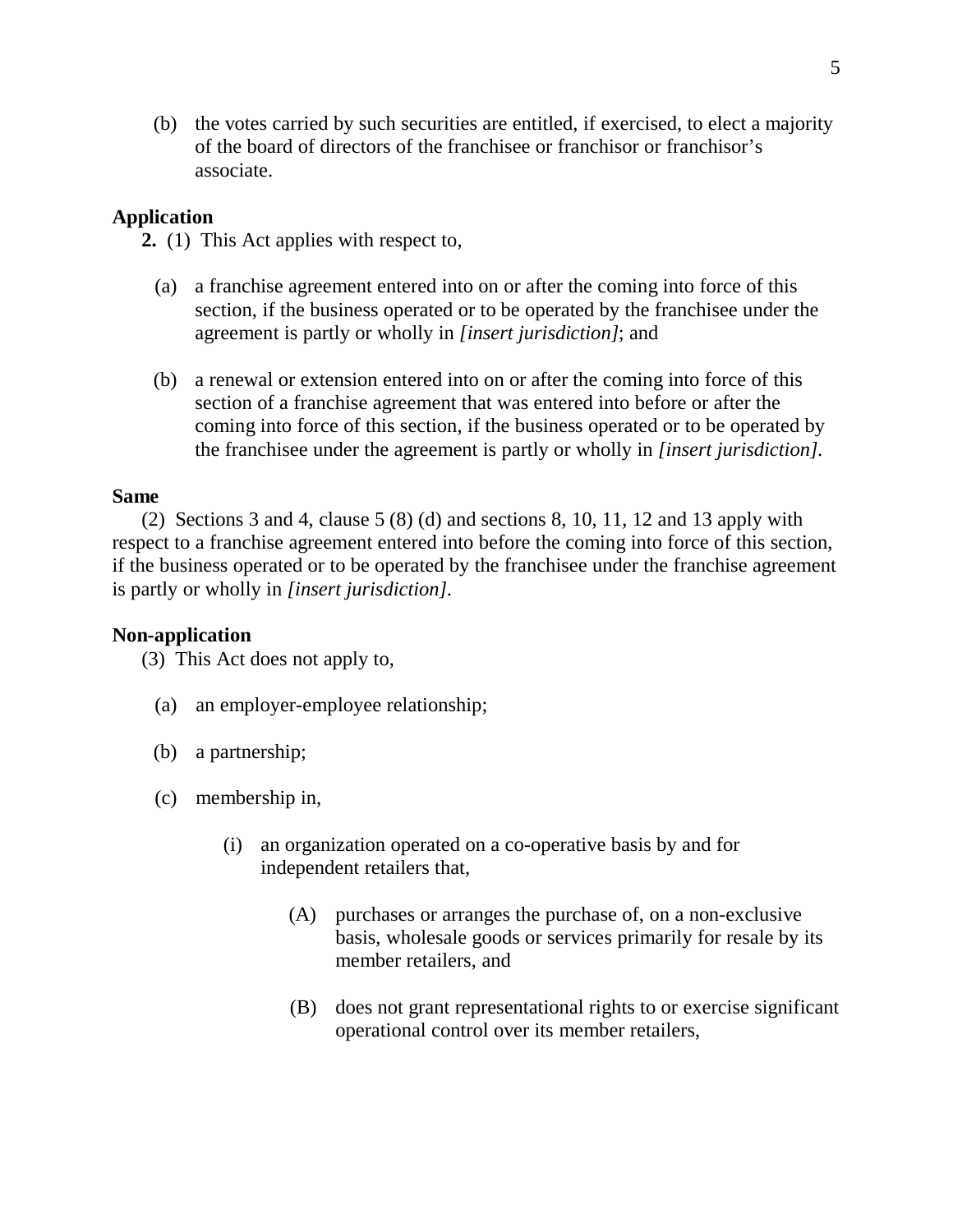- (ii) a "cooperative corporation" as defined under subsection 136 (2) of the *Income Tax Act* (Canada) or as would be defined under that subsection, but for paragraph 136 (2) (c),
- (iii) an organization incorporated under the *Canada Cooperatives Act*, or
- (iv) an organization incorporated under the *Co-operative Corporations Act;*
- (d) an arrangement arising from an agreement to use a trade-mark, trade name, logo or advertising or other commercial symbol designating a person who offers on a general basis, for consideration, a service for the evaluation, testing or certification of goods, commodities or services;
- (e) an arrangement arising from an agreement between a licensor and a single licensee to license a specific trade-mark, trade name, logo or advertising or other commercial symbol where such licence is the only one of its general nature and type to be granted in Canada by the licensor with respect to that trade-mark, trade name, logo or advertising or other commercial symbol;
- (f) a relationship or arrangement arising out of an oral agreement where there is no writing that evidences any material term or aspect of the relationship or arrangement; or
- (g) an arrangement arising out of an agreement,
	- (i) for the purchase and sale of a reasonable amount of goods at a reasonable wholesale price, or
	- (ii) for the purchase of a reasonable amount of services at a reasonable price.

#### **Fair dealing**

**3.** (1) Every franchise agreement imposes on each party a duty of fair dealing in the performance and enforcement of the agreement, including in the exercise of a right under the agreement.

#### **Right of action**

(2) A party to a franchise agreement has a right of action for damages against another party to the franchise agreement who breaches the duty of fair dealing.

#### **Interpretation**

(3) For the purpose of this section, the duty of fair dealing includes the duty to act in good faith and in accordance with reasonable commercial standards.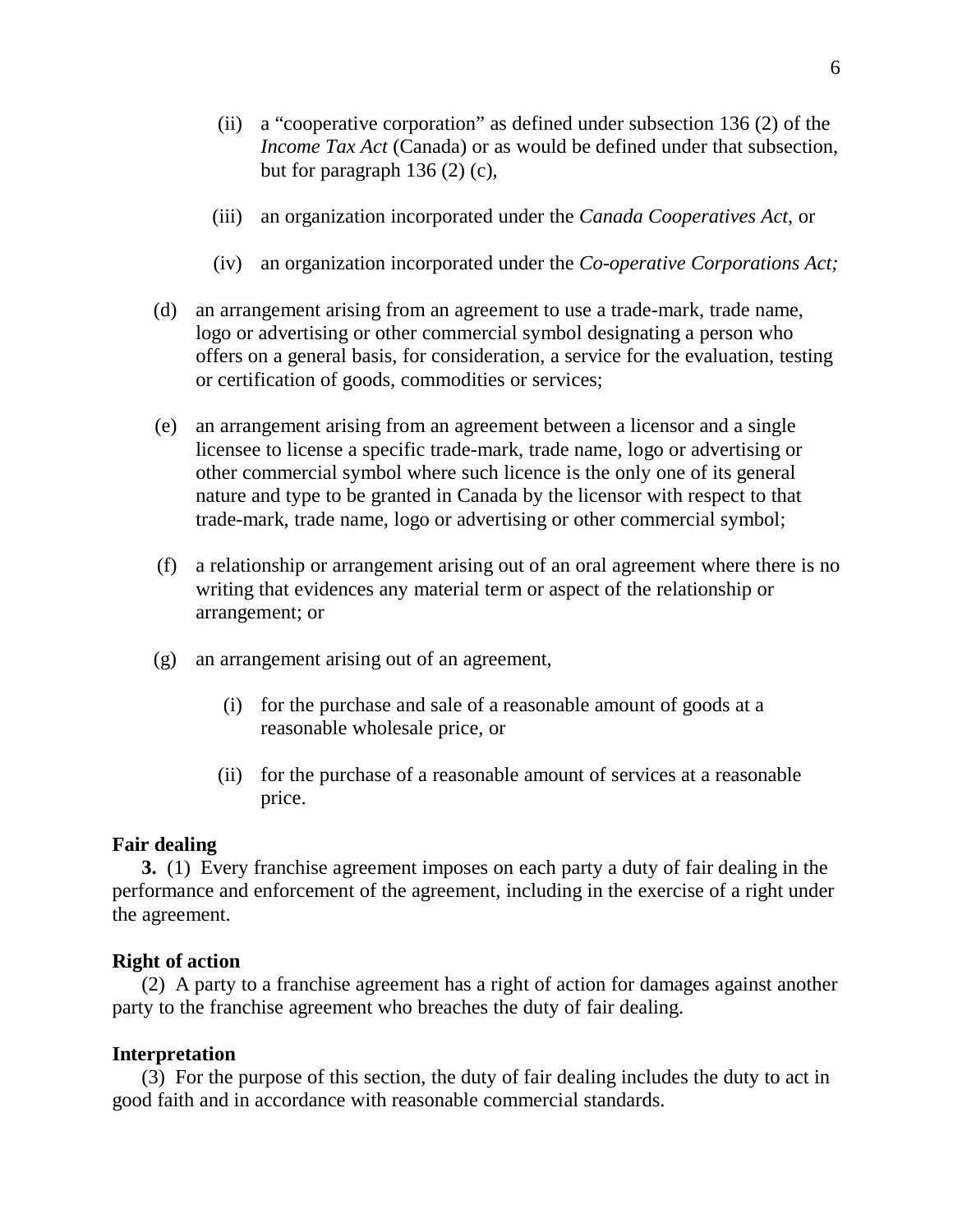#### **Right to associate**

**4.** (1) A franchisee may associate with other franchisees and may form or join an organization of franchisees.

#### **Franchisor may not prohibit association**

(2) A franchisor and a franchisor's associate shall not interfere with, prohibit or restrict, by contract or otherwise, a franchisee from forming or joining an organization of franchisees or from associating with other franchisees.

#### **Same**

(3) A franchisor and a franchisor's associate shall not, directly or indirectly, penalize, attempt to penalize or threaten to penalize a franchisee for exercising any right under this section.

#### **Provisions void**

(4) Any provision in a franchise agreement or other agreement relating to a franchise which purports to interfere with, prohibit or restrict a franchisee from exercising any right under this section is void.

#### **Right of action**

(5) If a franchisor or a franchisor's associate contravenes this section, the franchisee has a right of action for damages against the franchisor or franchisor's associate, as the case may be.

#### **Franchisor's obligation to disclose**

**5.** (1) A franchisor shall provide a prospective franchisee with a disclosure document and the prospective franchisee shall receive the disclosure document not less than 14 days before the earlier of,

- (a) the signing by the prospective franchisee of the franchise agreement or any other agreement relating to the franchise; and
- (b) the payment of any consideration by or on behalf of the prospective franchisee to the franchisor or franchisor's associate relating to the franchise.

#### **Methods of delivery**

(2) A disclosure document may be delivered personally, by registered mail or by any other prescribed method.

#### **Same**

(3) A disclosure document must be one document delivered as required under subsections (1) and (2) as one document at one time.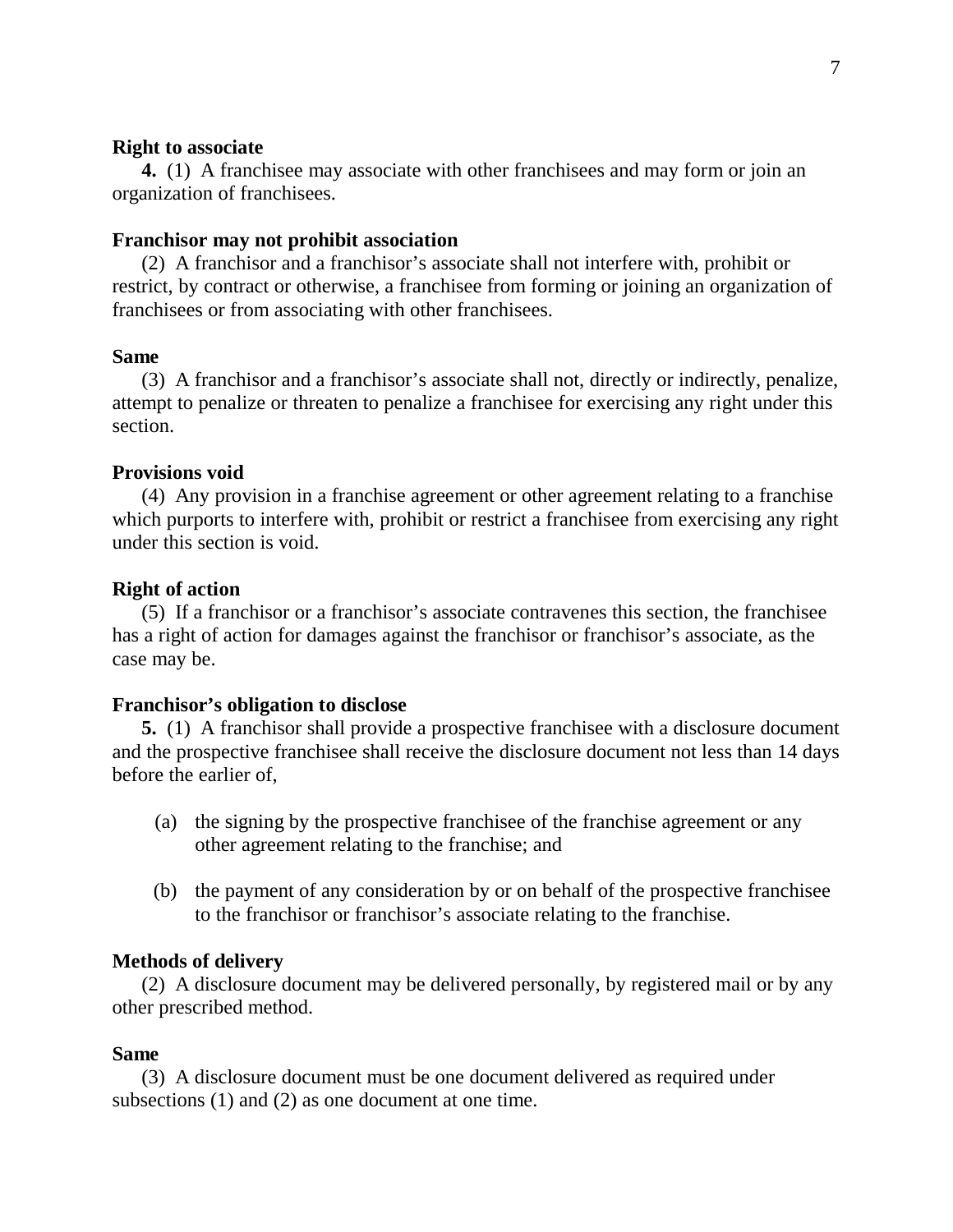### **Contents of disclosure document**

- (4) The disclosure document shall contain,
	- (a) financial statements as prescribed;
	- (b) copies of all proposed franchise agreements and other agreements relating to the franchise to be signed by the prospective franchisee;
	- (c) statements as prescribed for the purpose of assisting the prospective franchisee in making informed investment decisions;
	- (d) other information as prescribed; and
	- (e) copies of other documents as prescribed.

#### **Same – all material facts**

(5) In addition to the statements, documents and information required by subsection (4), the disclosure document shall contain all material facts.

#### **Material change**

(6) The franchisor shall provide the prospective franchisee with a written statement of any material change, and the prospective franchisee shall receive such statement, as soon as practicable after the change has occurred and before the earlier of,

- (a) the signing by the prospective franchisee of the franchise agreement or any other agreement relating to the franchise; and
- (b) the payment of any consideration by or on behalf of the prospective franchisee to the franchisor or franchisor's associate relating to the franchise.

#### **Information to be accurate, clear, concise**

(7) All information in a disclosure document and a statement of material change shall be accurately, clearly and concisely set out.

#### **Exemptions**

(8) This section does not apply to,

- (a) the grant of a franchise by a franchisee if,
	- (i) the franchisee is not the franchisor, the franchisor's associate or a director, officer or employee of the franchisor or of the franchisor's associate,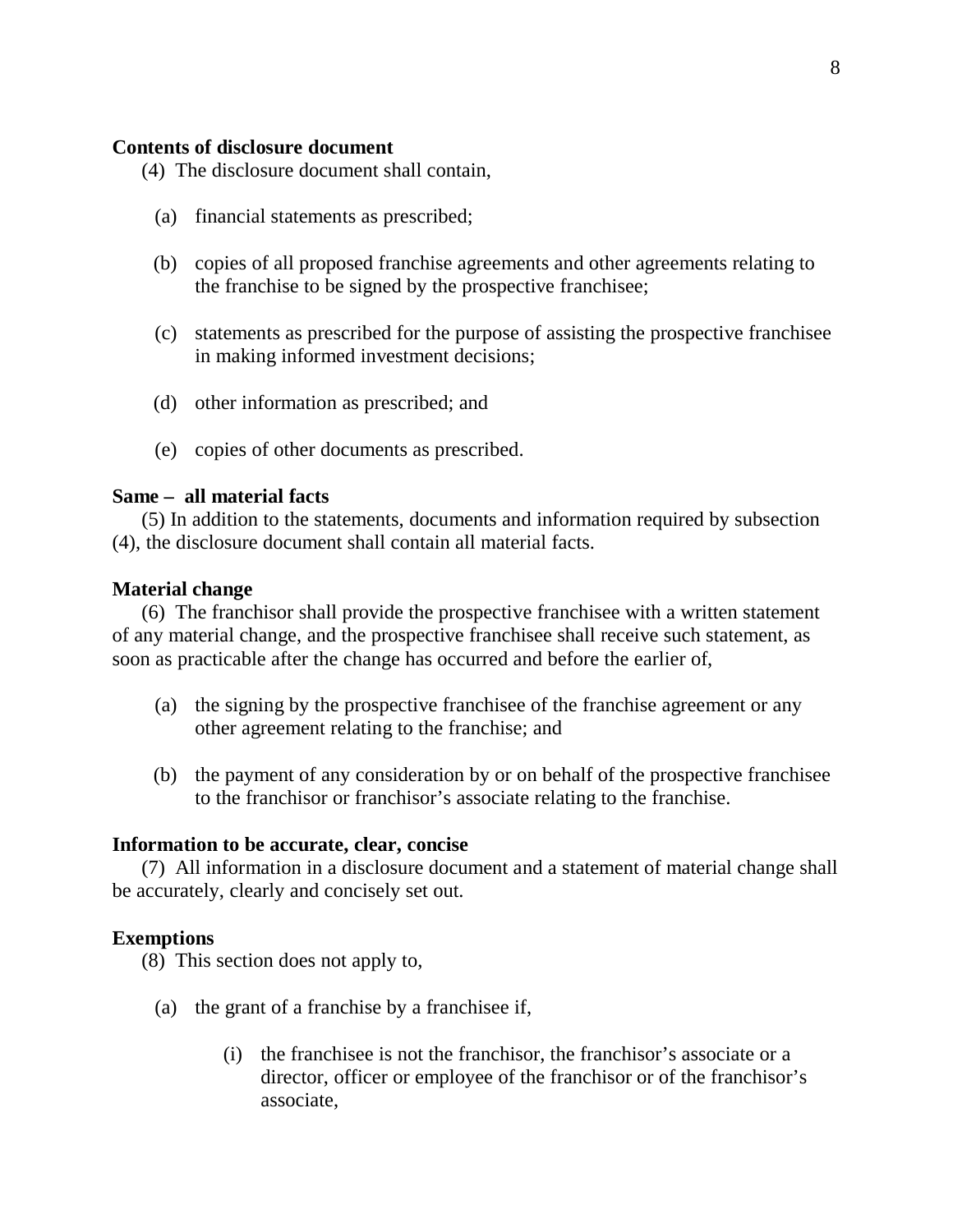- (ii) the grant of the franchise is for the franchisee's own account,
- (iii) in the case of a master franchise, the entire franchise is granted, and
- (iv) the grant of the franchise is not effected by or through the franchisor;
- (b) the grant of a franchise to a person who has been an officer or director of the franchisor or of the franchisor's associate for at least six months immediately before the grant of the franchise, for that person's own account;
- (c) the grant of an additional franchise to an existing franchisee if that additional franchise is substantially the same as the existing franchise that the franchisee is operating and if there has been no material change since the existing franchise agreement or latest renewal or extension of the existing franchise agreement was entered into;
- (d) the grant of a franchise by an executor, administrator, sheriff, receiver, trustee, trustee in bankruptcy or guardian on behalf of a person other than the franchisor or the estate of the franchisor;
- (e) the grant of a franchise to a person to sell goods or services within a business in which that person has an interest, if the sales arising from those goods or services, as anticipated by the parties or that should be anticipated by the parties at the time the franchise agreement is entered into, will not exceed 20 per cent of the total sales of the business during the first year of operation of the franchise;
- (f) the renewal or extension of a franchise agreement where there has been no interruption in the operation of the business operated by the franchisee under the franchise agreement and there has been no material change since the franchise agreement or latest renewal or extension of the franchise agreement was entered into;
- (g) the grant of a franchise if the prospective franchisee is required to make a total annual investment to acquire and operate the franchise in an amount that does not exceed the prescribed amount;
- (h) the grant of a franchise if the franchise agreement is not valid for longer than one year and does not involve the payment of a non-refundable fee and if the franchisor or franchisor's associate provides location assistance to the franchisee, including securing retail outlets or accounts for the goods or services to be sold, offered for sale or distributed or securing locations or sites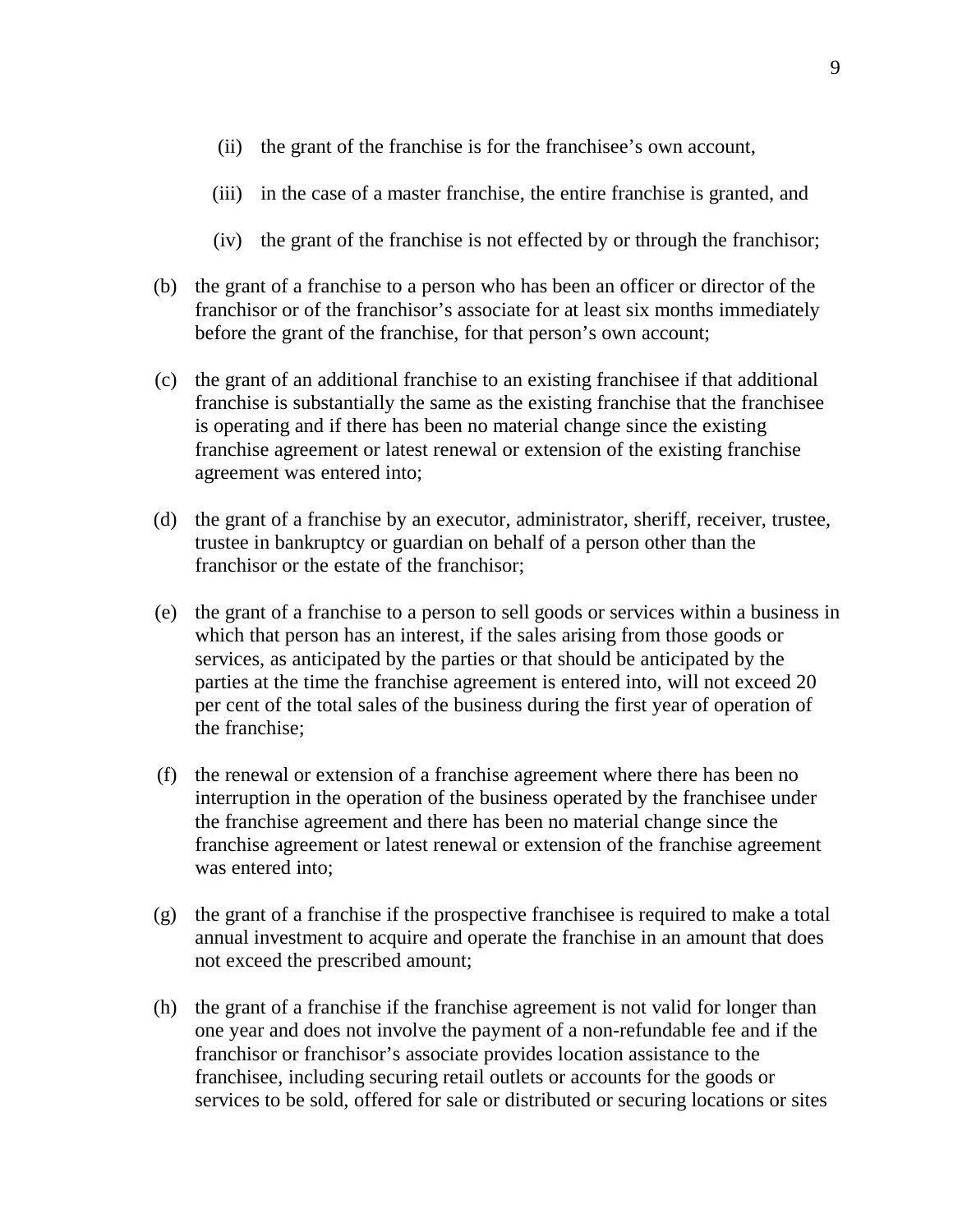for vending machines, display racks or other product sales displays used by the franchisee; or

(i) the grant of a franchise if the franchisor is governed by section 55 of the *Competition Act* (Canada).

# **Crown exempt from financial statement requirement**

(9) The Crown is not required to include the financial statements otherwise required by clause (4) (a) in its disclosure document.

# **Interpretation - grant effected by or through franchisor**

(10) For the purpose of subclause (8) (a) (iv), a grant is not effected by or through a franchisor merely because,

- (a) the franchisor has a right, exercisable on reasonable grounds, to approve or disapprove the grant; or
- (b) a fee must be paid to the franchisor in an amount set out in the franchise agreement or in an amount that does not exceed the reasonable actual costs incurred by the franchisor to process the grant.

# **Interpretation - franchise agreement**

(11) For the purposes of subsections (1) and (6), an agreement is not a franchise agreement or any other agreement relating to the franchise if the agreement only contains terms in respect of,

- (a) keeping confidential or prohibiting the use of any information or material that may be provided to the prospective franchisee; or
- (b) designating a location, site or territory for a prospective franchisee.

# **Exception re interpretation of franchise agreement**

(12) Despite subsection (11), an agreement that only contains terms described in clause (11) (a) or (b) is a franchise agreement or any other agreement relating to the franchise for the purposes of subsections (1) and (6) if the agreement,

- (a) requires keeping confidential or prohibits the use of information,
	- (i) that is or comes into the public domain without breaching the agreement,
	- (ii) that is disclosed to any person without breaching the agreement, or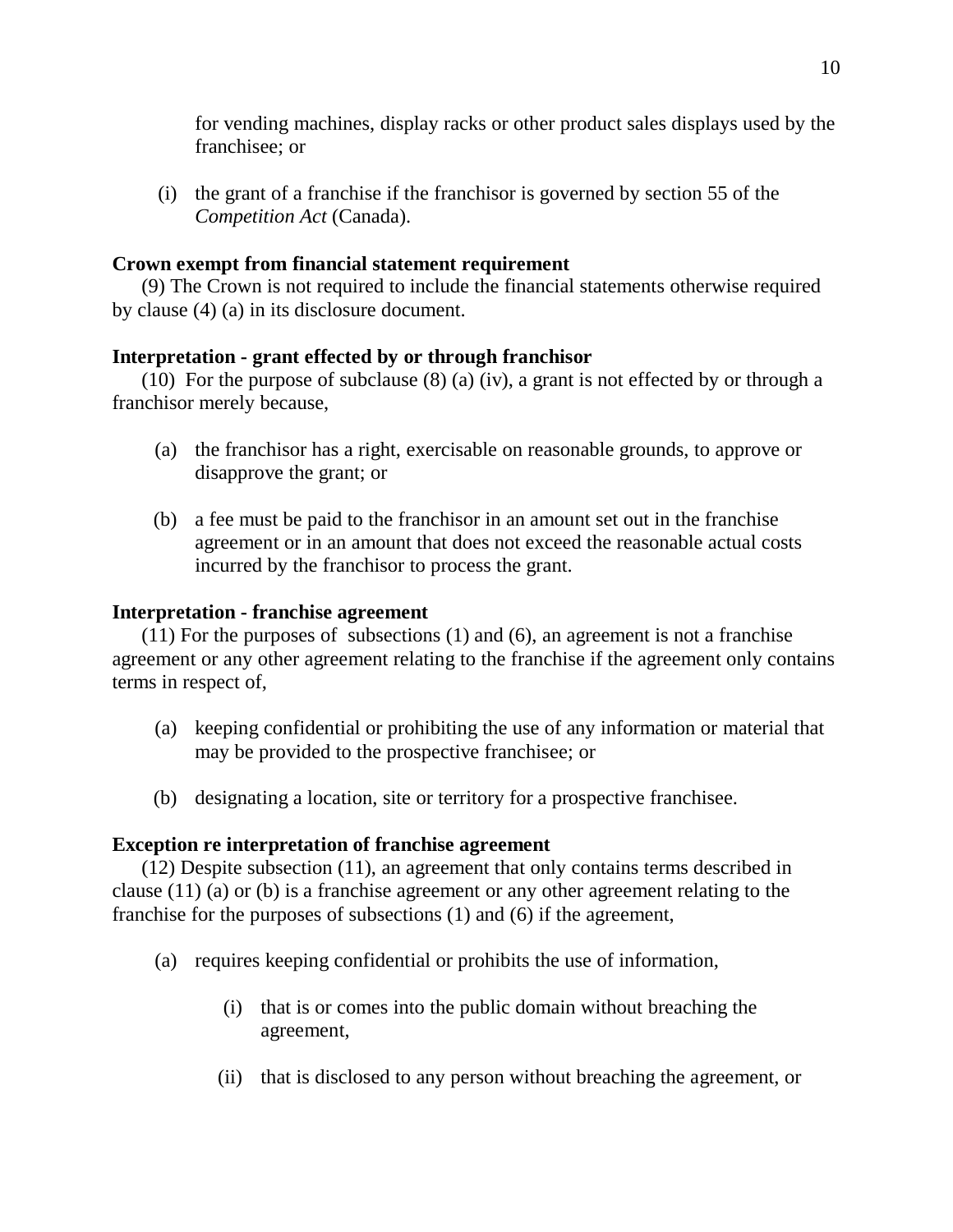- (iii) that is disclosed with the consent of all the parties to the agreement; or
- (b) prohibits the disclosure of information to an organization of franchisees, to other franchisees of the same franchise system or to a franchisee's professional advisors.

# **Right of rescission**

**6.** (1) A franchisee may rescind the franchise agreement, without penalty or obligation, no later than 60 days after receiving the disclosure document, if the franchisor failed to provide the disclosure document or a statement of material change within the time required by section 5 or if the contents of the disclosure document did not meet the requirements of section 5.

### **Same**

(2) A franchisee may rescind the franchise agreement, without penalty or obligation, no later than two years after entering into the franchise agreement if the franchisor never provided the disclosure document.

### **Notice of rescission**

(3) Notice of rescission shall be in writing and shall be delivered to the franchisor, personally, by registered mail, by fax or by any other prescribed method, at the franchisor's address for service or to any other person designated for that purpose in the franchise agreement.

### **Effective date of rescission**

(4) The notice of rescission is effective,

- (a) on the day it is delivered personally;
- (b) on the fifth day after it was mailed;
- (c) on the day it is sent by fax, if sent before 5 p.m.;
- (d) on the day after it was sent by fax, if sent at or after 5 p.m.;
- (e) on the day determined in accordance with the regulations, if sent by a prescribed method of delivery.

### **Same**

(5) If the day described in clause (4) (b), (c) or (d) is a holiday, the notice of rescission is effective on the next day that is not a holiday.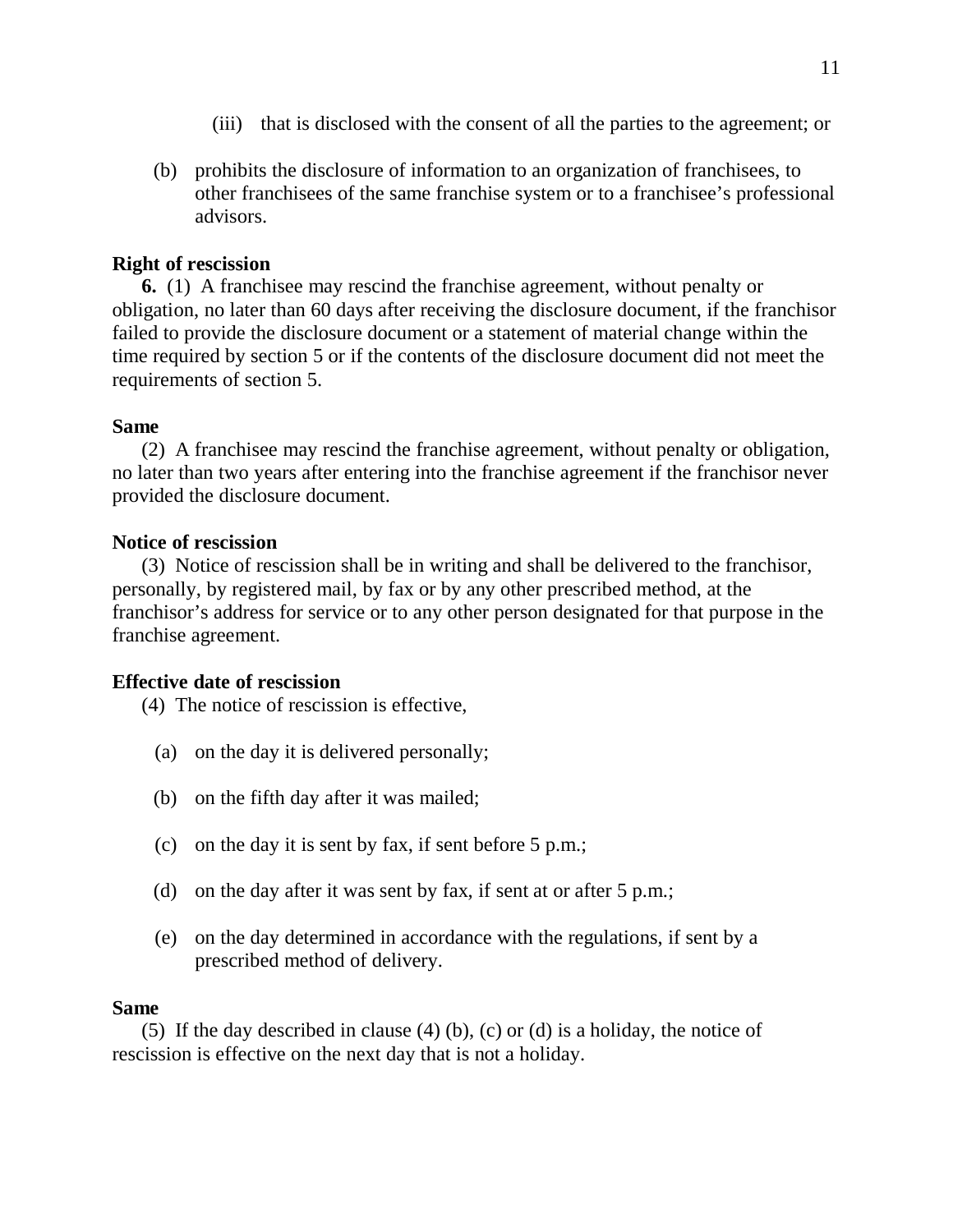### **Franchisor's obligations on rescission**

(6) The franchisor or franchisor's associate, as the case may be, shall, within 60 days of the effective date of the rescission,

- (a) refund to the franchisee any money received from or on behalf of the franchisee, other than money for inventory, supplies or equipment;
- (b) purchase from the franchisee any inventory that the franchisee had purchased pursuant to the franchise agreement and remaining at the effective date of rescission, at a price equal to the purchase price paid by the franchisee;
- (c) purchase from the franchisee any supplies and equipment that the franchisee had purchased pursuant to the franchise agreement, at a price equal to the purchase price paid by the franchisee; and
- (d) compensate the franchisee for any losses that the franchisee incurred in acquiring, setting up and operating the franchise, less the amounts set out in clauses (a) to (c).

# **Damages for misrepresentation, failure to disclose**

**7.** (1) If a franchisee suffers a loss because of a misrepresentation contained in the disclosure document or in a statement of material change or as a result of the franchisor's failure to comply in any way with section 5, the franchisee has a right of action for damages against,

- (a) the franchisor;
- (b) the franchisor's broker;
- (c) the franchisor's associate; and
- (d) every person who signed the disclosure document or statement of material change.

# **Deemed reliance on misrepresentation**

(2) If a disclosure document or statement of material change contains a misrepresentation, a franchisee who acquired a franchise to which the disclosure document or statement of material change relates shall be deemed to have relied on the misrepresentation.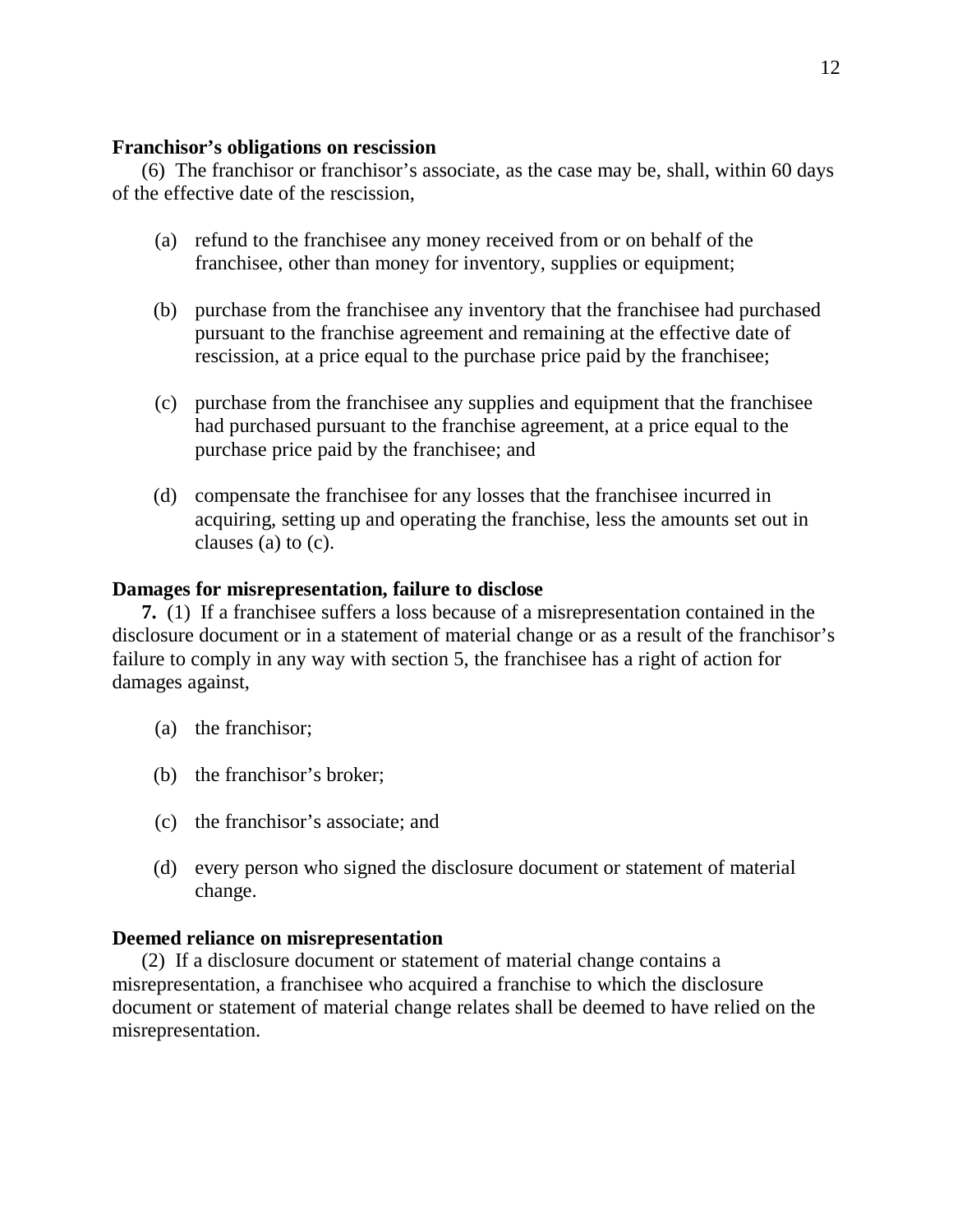### **Deemed reliance on disclosure document**

(3) If a franchisor failed to comply with section 5 with respect to a statement of material change, a franchisee who acquired a franchise to which the material change relates shall be deemed to have relied on the information set out in the disclosure document.

### **Defence**

(4) A person is not liable in an action under this section for misrepresentation if the person proves that the franchisee acquired the franchise with knowledge of the misrepresentation or of the material change, as the case may be.

### **Same**

(5) A person, other than a franchisor, is not liable in an action under this section for misrepresentation if the person proves,

- (a) that the disclosure document or statement of material change was given to the franchisee without the person's knowledge or consent and that, on becoming aware of its having been given, the person promptly gave written notice to the franchisee and the franchisor that it was given without that person's knowledge or consent;
- (b) that, after the disclosure document or statement of material change was given to the franchisee and before the franchise was acquired by the franchisee, on becoming aware of any misrepresentation in the disclosure document or statement of material change, the person withdrew consent to it and gave written notice to the franchisee and the franchisor of the withdrawal and the reasons for it;
- (c) that, with respect to any part of the disclosure document or statement of material change purporting to be made on the authority of an expert or purporting to be a copy of or an extract from a report, opinion or statement of an expert, the person had no reasonable grounds to believe and did not believe that,
	- (i) there had been a misrepresentation,
	- (ii) the part of the disclosure document or statement of material change did not fairly represent the report, opinion or statement of the expert, or
	- (iii) the part of the disclosure document or statement of material change was not a fair copy of or extract from the report, opinion or statement of the expert;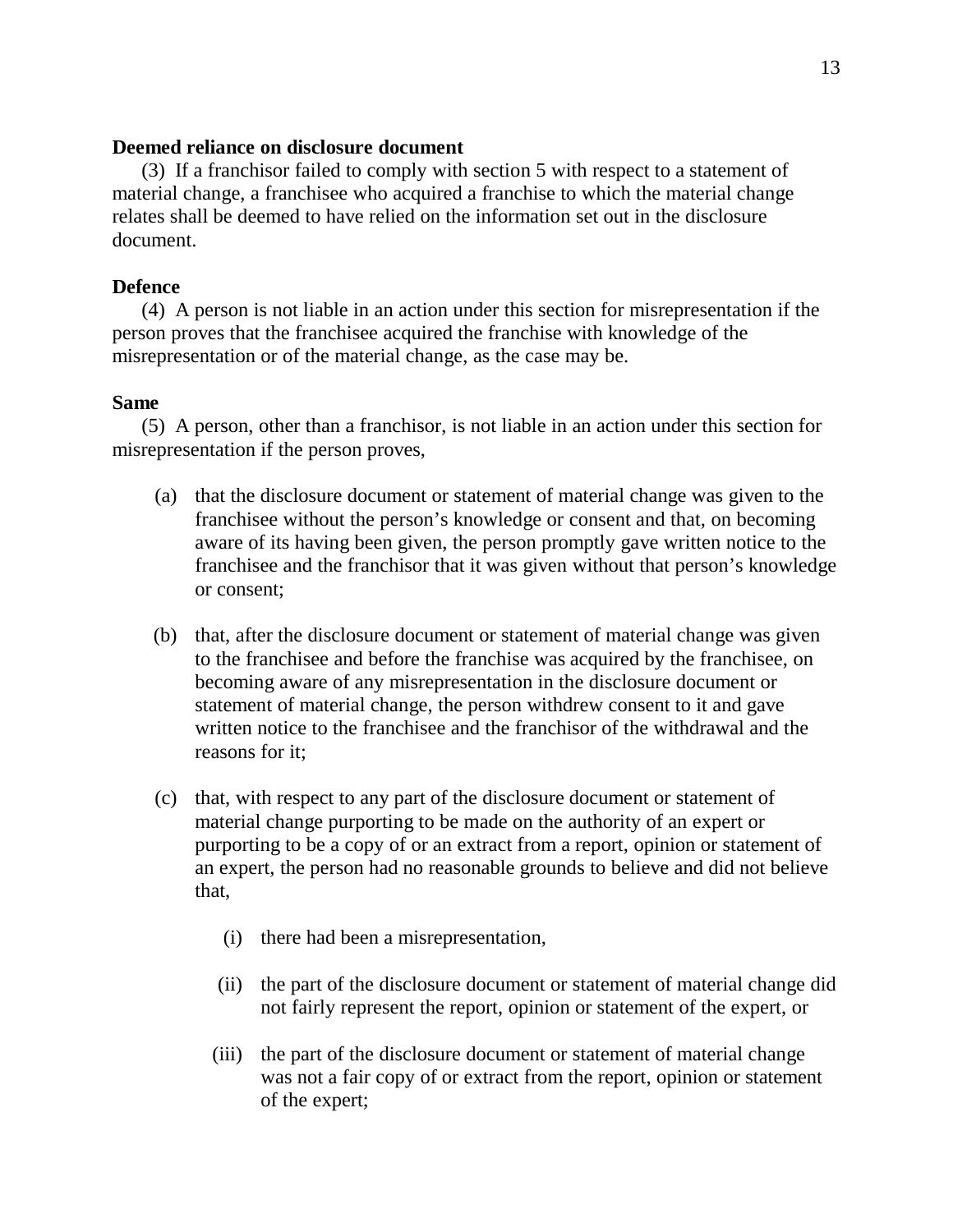- (d) that, with respect to any part of the disclosure document or statement of material change purporting to be made on the authority of a statement in writing by a public official or purporting to be a copy of or an extract from a report, opinion or statement of a public official, the person had no reasonable grounds to believe and did not believe that,
	- (i) there had been a misrepresentation,
	- (ii) the part of the disclosure document or statement of material change did not fairly represent the report, opinion or statement of the public official, or
	- (iii) the part of the disclosure document or statement of material change was not a fair copy of or extract from the report, opinion or statement of the public official; or
- (e) that, with respect to any part of the disclosure document or statement of material change not purporting to be made on the authority of an expert or of a statement in writing by a public official and not purporting to be a copy of or an extract from a report, opinion or statement of an expert or public official, the person,
	- (i) conducted an investigation sufficient to provide reasonable grounds for believing that there was no misrepresentation, and
	- (ii) believed there was no misrepresentation.

### **Dispute resolution**

**8.** (1) Any party to a franchise agreement who has a dispute with one or more other parties to the agreement may deliver to the party or parties with whom the party has a dispute a notice of dispute setting out,

- (a) the nature of the dispute; and
- (b) the desired outcome of the dispute.

### **Attempt at informal resolution**

(2) Within 15 days after delivery of the notice of dispute, the parties to the dispute shall attempt to resolve the dispute.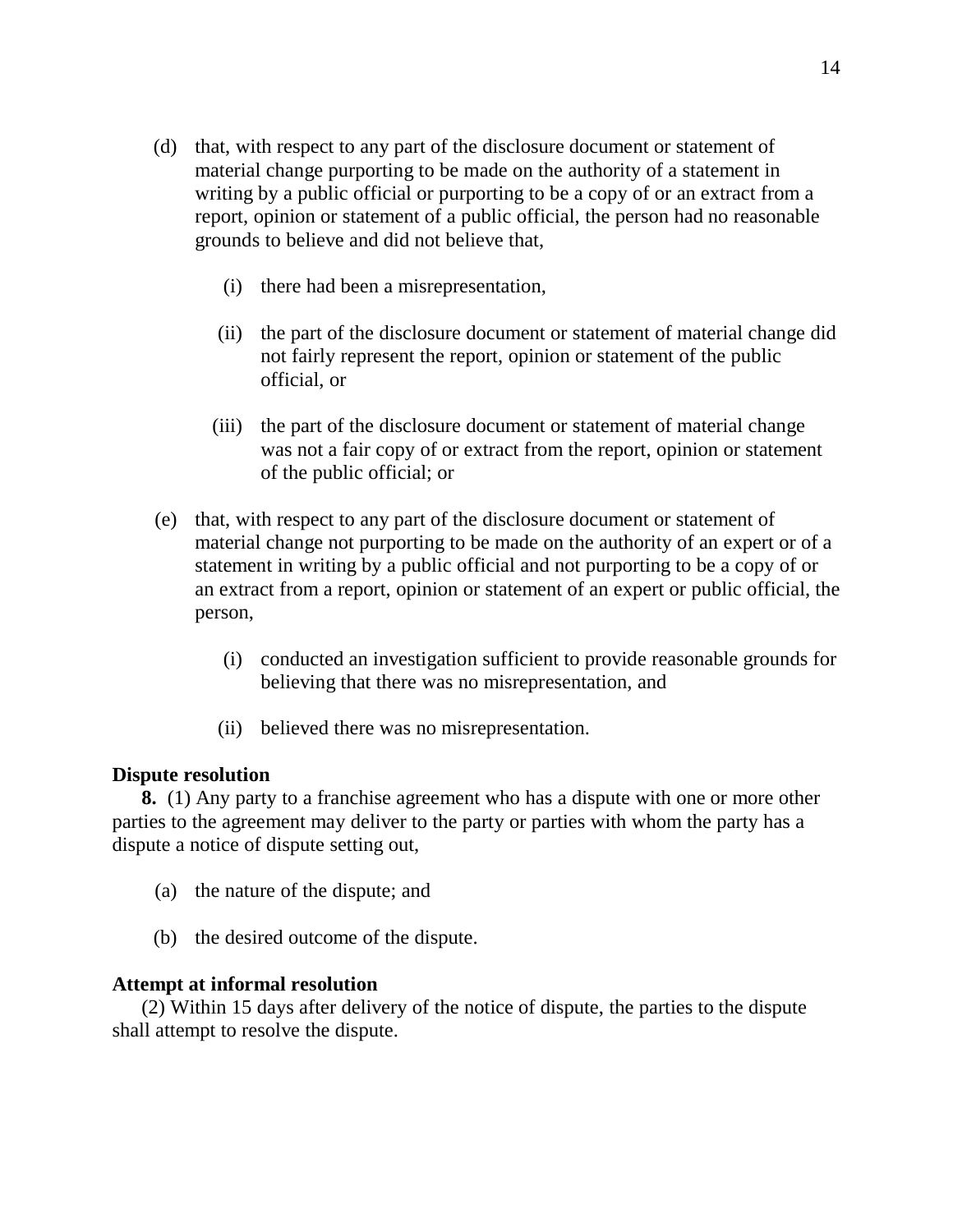#### **Mediation**

(3) If the parties to the dispute fail to resolve the dispute under subsection (2), any party to the dispute may, within 30 days after delivery of the notice of dispute but not before the expiry of the 15 days for resolving the dispute under subsection (2), deliver a notice to mediate to all the parties to the franchise agreement.

#### **Same**

(4) Upon delivery of a notice to mediate, the parties to the dispute shall follow the rules set out in the regulations respecting mediation.

#### **Confidentiality of mediation**

(5) No person shall disclose or be compelled to disclose in any proceeding before a court, tribunal or arbitrator any information acquired, any opinion disclosed or any document, offer or admission made in anticipation of, during or in connection with the mediation of a dispute under this section.

#### **Exceptions**

(6) Subsection (5) does not apply to,

- (a) anything that the parties agree in writing may be disclosed;
- (b) an agreement to mediate;
- (c) a document respecting the costs of the mediation;
- (d) a settlement agreement made in resolution of all or some of the issues in dispute; or
- (e) any information that does not directly or indirectly identify the parties or the dispute and that is disclosed for research or statistical purposes only.

#### **Same**

(7) Subsection (5) does not apply to information disclosed to court as permitted or required under a regulation made under clause 14 (1) (f).

#### **Same**

(8) Nothing in subsection (5) precludes a party from introducing into evidence in any proceeding before a court, tribunal or arbitrator any information acquired, any opinion disclosed or any document, offer or admission made in anticipation of, during or in connection with the mediation that is otherwise producible or compellable in the proceeding.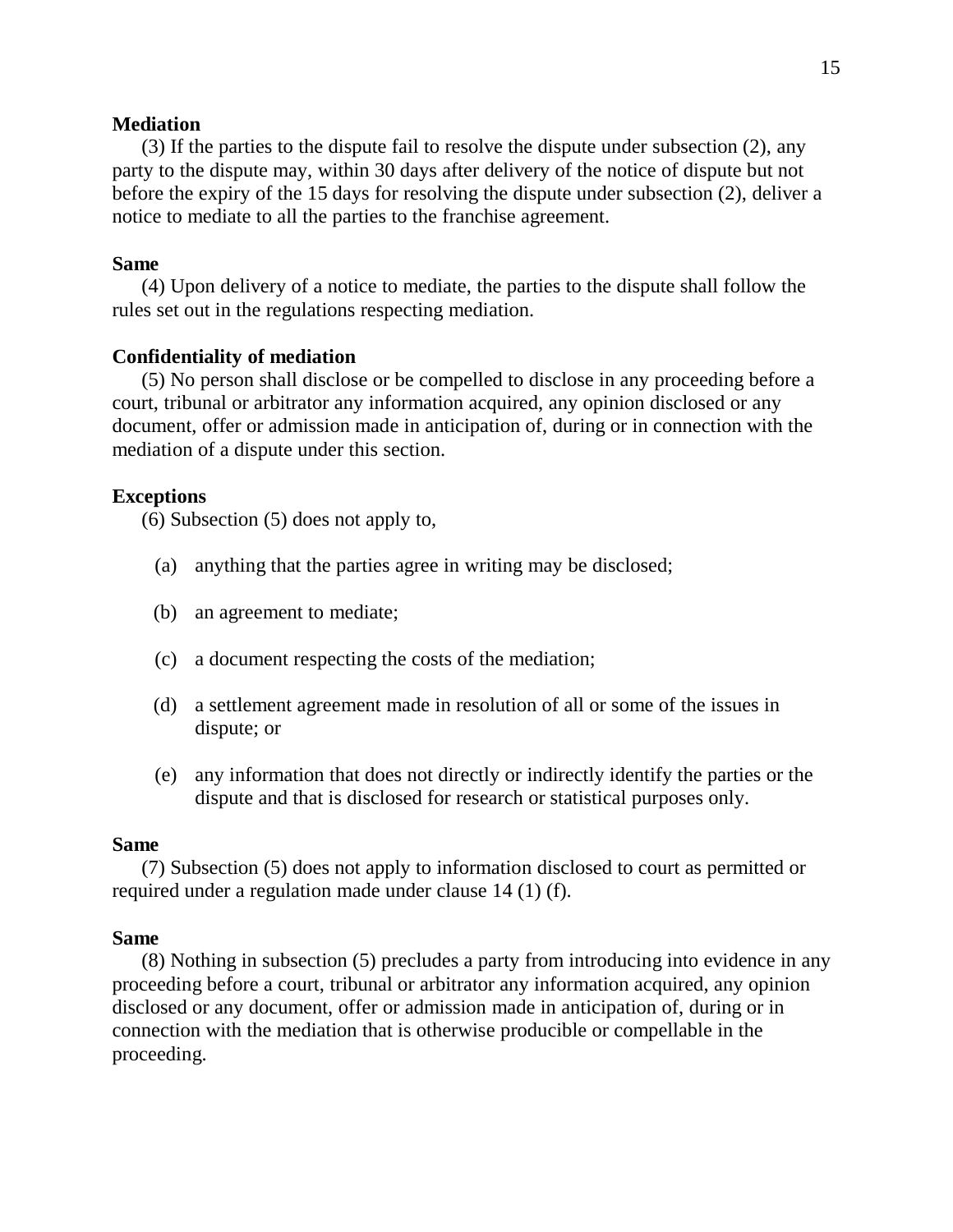#### **Joint and several liability**

**9.** (1) All or any one or more of the parties to a franchise agreement who are found to be liable in an action under subsection 3 (2) or who accept liability with respect to an action brought under that subsection are jointly and severally liable.

### **Same**

(2) All or any one or more of a franchisor or franchisor's associates who are found to be liable in an action under subsection 4 (5) or who accept liability with respect to an action brought under that subsection are jointly and severally liable.

### **Same**

(3) All or any one or more of the persons specified in subsection 7 (1) who are found to be liable in an action under that subsection or who accept liability with respect to an action brought under that subsection are jointly and severally liable.

### **No derogation of other rights**

**10.** The rights conferred by or under this Act are in addition to and do not derogate from any other right or remedy any party to a franchise agreement may have at law.

# **Attempt to affect jurisdiction void**

**11.** (1) Any provision in a franchise agreement purporting to restrict the application of the law of *[insert jurisdiction]* or to restrict jurisdiction or venue to a forum outside *[insert jurisdiction]* is void with respect to a claim otherwise enforceable under this Act in *[insert jurisdiction]*.

### **Exception**

(2) Subsection (1) does not apply to a claim if an action based on the claim was commenced before the coming into force of this section.

### **Rights cannot be waived**

**12.** Any purported waiver or release by a franchisee or a prospective franchisee of a right conferred by or under this Act or of an obligation or requirement imposed on a franchisor or franchisor's associate by or under this Act is void.

### **Burden of proof**

**13.** In any proceeding under this Act, the burden of proving an exemption or an exclusion from a requirement or provision is on the person claiming it.

### **Regulations**

**14.** (1) The Lieutenant Governor in Council may make regulations,

(a) prescribing and governing the financial statements to be contained in the disclosure document;